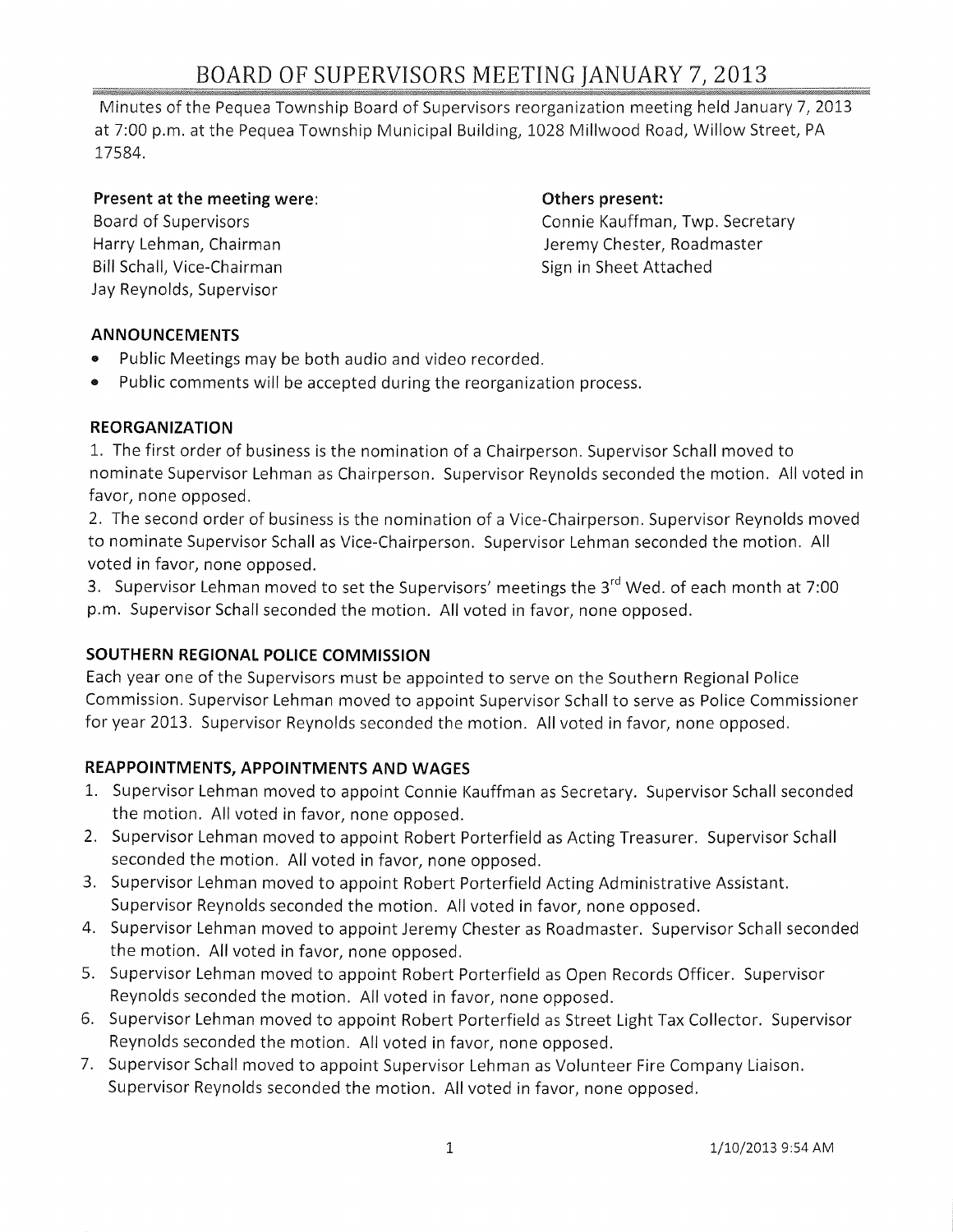## BOARD OF SUPERVISORS MEETING JANUARY 7, 2013

- 8. Supervisor Schall moved to appoint Supervisor Lehman as Road Crew Liaison. Supervisor Reynolds seconded the motion. All voted in favor, none opposed.
- 9. Supervisor Lehman moved to appoint Supervisor Reynolds as Voting Delegate for the PSATS State Convention with all three Supervisors authorized to attend. Supervisor Schall seconded the motion. All voted in favor, none opposed.
- 10. Supervisor Reynolds moved to appoint Supervisor Lehman to represent Pequea Township for the Community Block Grant Program in 2013. Supervisor Schall seconded the motion. All voted in favor, none opposed.
- 11. Supervisor Lehman moved to approve Pequea Township to be a member of the Southern Lancaster County Inter-Municipal Committee for 2013 and to appoint Supervisor Reynolds to represent Pequea Township at the monthly meetings. Supervisor Schall seconded the motion. All voted in favor, none opposed.
- 12. Supervisor Lehman moved to appoint David Lockard as Sewage Enforcement Officer and set the pay rate according to the 2013 SEO Rate Schedule. Supervisor Reynolds seconded the motion. All voted in favor, none opposed.
- 13. Supervisor Lehman moved to appoint Mark Deimler (of Solanco Engineering) as Alternate Sewage Enforcement Officer and set the pay rate according to the 2013 Rate Schedule. Supervisor Reynolds seconded the motion. All voted in favor, none opposed.
- 14. Supervisor Lehman moved to appoint Mark Deimler (of Solanco Engineering) as Zoning Officer, Code Enforcement Officer, and Building Code Official and set the pay rate according to the 2013 Rate Schedule. Supervisor Reynolds seconded the motion. All voted in favor, none opposed.
- 15. Supervisor Lehman moved to appoint Mike Saxinger as Alternate Zoning Officer and Code Enforcement Officer and set the pay rate according to the 2013 Rate Schedule. Supervisor Reynolds seconded the motion. All voted in favor, none opposed.
- 16. Supervisor Lehman moved to appoint Cynthia Evans-Herr to the Pequea Township Planning Commission for a four-year term ending January 2017. Motion died for lack of a second. Supervisor Schall moved to appoint Carmen Swinehart to the Pequea Township Planning Commission for a four-year term ending January 2017. Supervisor Lehman seconded the motion. All voted in favor, none opposed.
- 17. Supervisor Lehman moved to appoint Cynthia Evans-Herr to the Pequea Township Planning Commission for a four-year term ending January 2017. Motion died for lack of a second. Supervisor Schall moved to appoint David Rhoads, **Jr.** to the Pequea Township Planning Commission for a four-year term ending January 2017. Supervisor Reynolds seconded the motion. All voted in favor, none opposed.
- 18. Supervisor Lehman moved to adopt **Resolution #369-2013** to reappoint Thomas Haas to the Zoning Hearing Board for a five-year term to expire January 2018 and appoint Thelma Hodson and Cynthia Evans-Herr as Alternates to the Zoning Hearing Board for a three-year term to expire January 2016. Motion died for lack of a second. Supervisor Schall moved to adopt **Resolution #369-2013** to reappoint Thomas Haas to the Zoning Hearing Board for a five-year term to expire January 2018 and appoint Thelma Hodson as Alternate to the Zoning Hearing Board for a threeyear term to expire January 2016. Supervisor Reynolds seconded the motion. All voted in favor, none opposed.
- 19. Supervisor Lehman moved to set the Zoning Hearing Board members rate of pay at \$40.00 per meeting. Supervisor Schall seconded the motion. All voted in favor, none opposed.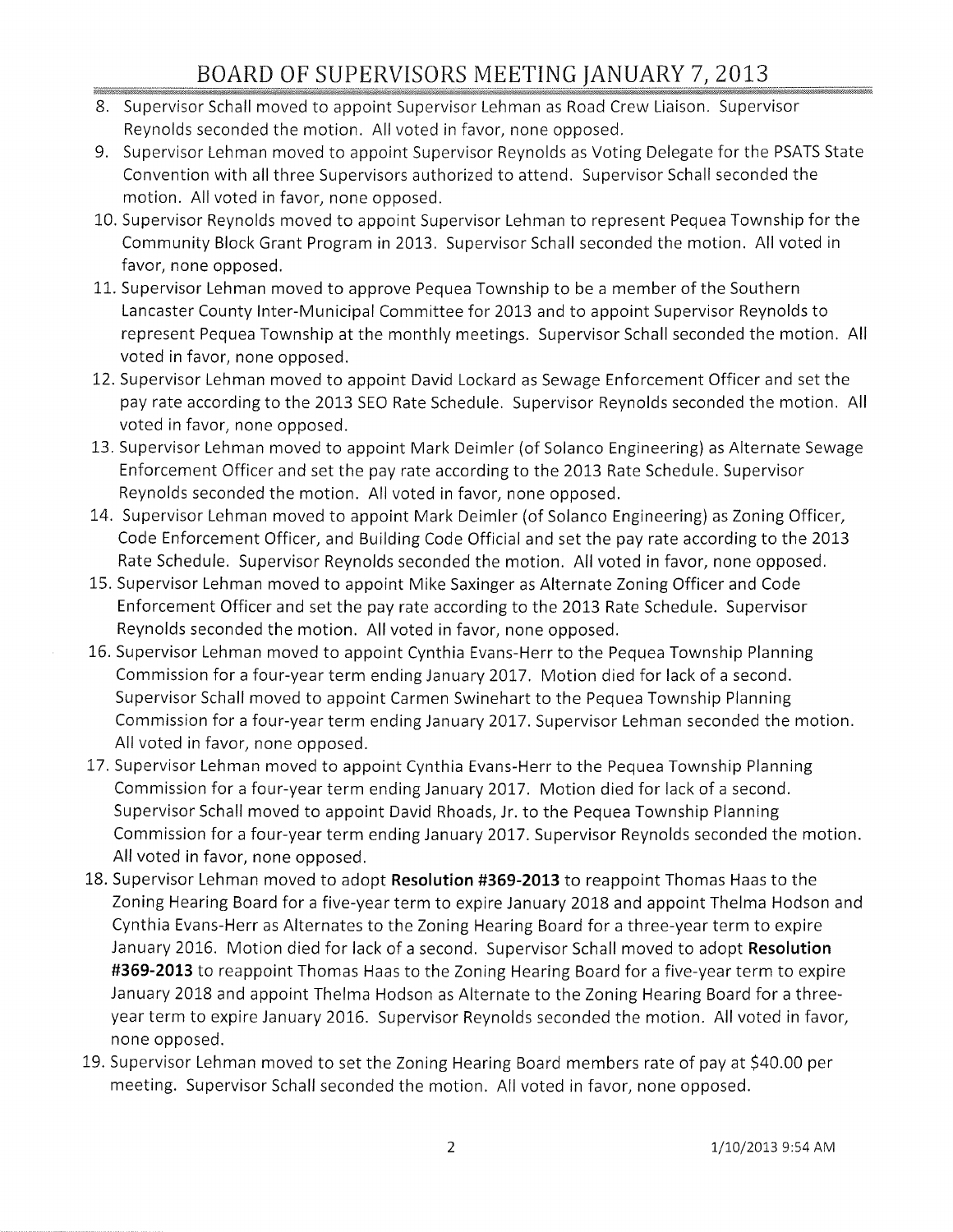# BOARD OF SUPERVISORS MEETING JANUARY 7} 2013

- 20. Supervisor Lehman moved to appoint Denise Race as Chairperson of the Vacancy Committee for 2013. Motion died for lack of a second. Supervisor Schall moved to appoint Jean Bitts as Chairperson of the Vacancy Committee for 2013. Supervisor Reynolds seconded the motion. Supervisors Reynolds and Schall voted in favor, Supervisor Lehman voted, "Nay."
- 21. Supervisor Lehman moved to appoint Matt Crème of Nikolaus and Hohenadel, LLC as Solicitor for all general purposes. Supervisor Reynolds seconded the motion. All voted in favor, none opposed.
- 22. Supervisor Lehman moved to appoint Mark Deimler (of Solanco Engineering) as Engineer for all general purposes. Supervisor Reynolds seconded the motion. All voted in favor, none opposed.
- 23. Supervisor Lehman moved to appoint Tony Williams as Emergency Management Coordinator. Supervisor Reynolds seconded the motion. All voted in favor, none opposed.
- 24. Supervisor Lehman moved to appoint Jeremy Chester as Assistant Emergency Management Coordinator. Supervisor Schall seconded the motion. All voted in favor, none opposed.
- 25. Supervisor Lehman moved to appoint Supervisor Reynolds for Emergency Management Coordinator Liaison. Supervisor Schall seconded the motion. All voted in favor, none opposed.
- 26. Supervisor Lehman moved to adopt **Resolution #370-2013** to appoint PNC Bank and PLGIT as depositories for Pequea Township for 2013. Supervisor Reynolds seconded the motion. All voted in favor, none opposed.
- 27. Supervisor Lehman moved to approve mileage reimbursement for Supervisors and employees for use of their own vehicle for township business at the 56.5 cents per mile rate issued by the IRS for 2013. Supervisor Reynolds seconded the motion. All voted in favor, none opposed.
- 28. Supervisor Lehman moved to keep the Personnel Policy benefits for 2013 the same as in the Personnel Policy adopted on July 21, 2010. Supervisor Schall seconded the motion. All voted in favor, none opposed.
- 29. Supervisor Lehman moved to set the Treasurer's Bond at \$800,000.00 for 2013. Supervisor Reynolds seconded the motion. All voted in favor, none opposed.
- 30. Supervisor Lehman moved to set the Street Light Tax Collector's Bond at \$25,000.00 for 2013. Supervisor Schall seconded the motion. All voted in favor, none opposed.
- 31. Supervisor Lehman moved to keep the township office hours at 9 am to 4 pm Monday through Friday and the road crew hours at the Roadmaster's discretion. Supervisor Schall seconded the motion. All voted in favor, none opposed.
- 32. Supervisor Lehman to adopt **Resolution #371-2013** naming Robert Porterfield as Chief Administrative Officer as of January 7, 2013 for the purpose of carrying information to the Department of the Auditor General, and to administer funds with the Principal Financial Group. Supervisor Schall seconded the motion. All voted in favor, none opposed.

## **COLLECT TAXES FOR 2013**

1. Supervisor Lehman moved to appoint the County of Lancaster to fill the vacancy of Tax Collector to collect the real estate tax for Pequea Township for the year 2013. Supervisor Schall seconded the motion. All voted in favor, none opposed.

## **APPOINTMENT OF CPA**

1. Supervisor Lehman moved to adopt **Resolution #372-2013** to appoint Bertz, Hess & Co., LLP to audit the accounts of the Township of Pequea for the year ending 12/31/2012. Supervisor Schall seconded the motion. All voted in favor, none opposed.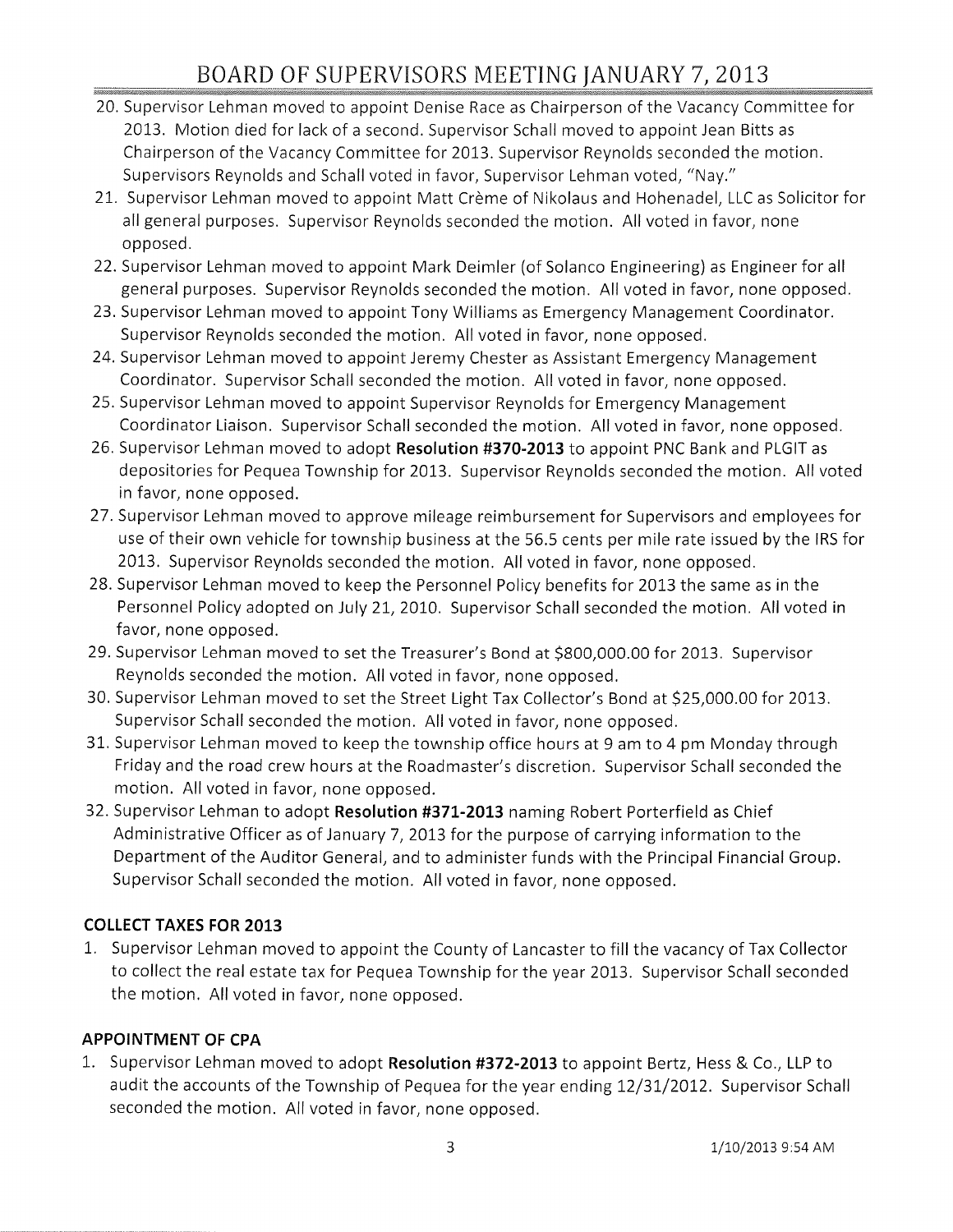## APPOINTMENT OF INSPECTION AGENCIES

1. Supervisor Lehman moved to appoint Pete Kingsley of Commonwealth Code Inspection Services, Inc. and Jason Stevens of Code Administrators, Inc. as the UCC (Unified Construction Code) Inspection Agencies for the year 2013. Supervisor Reynolds seconded the motion. All voted in favor, none opposed.

## **SETTING** FEES FOR **2013**

1. The purpose of this Resolution is to organize our Township Administrative Fees into one Resolution to be reviewed and set on a yearly basis. This covers fees from pavilion rental to sewage and zoning. Supervisor Lehman moved to adopt **Resolution #373-2013** setting township fees for 2013. Supervisor Schall seconded the motion. All voted in favor, none opposed.

## **MEETING ADJOURNED** at 7:24 p.m.

Respectfully submitted,

Respectfully submitted,<br>Connie Kauffman, Township Secretary